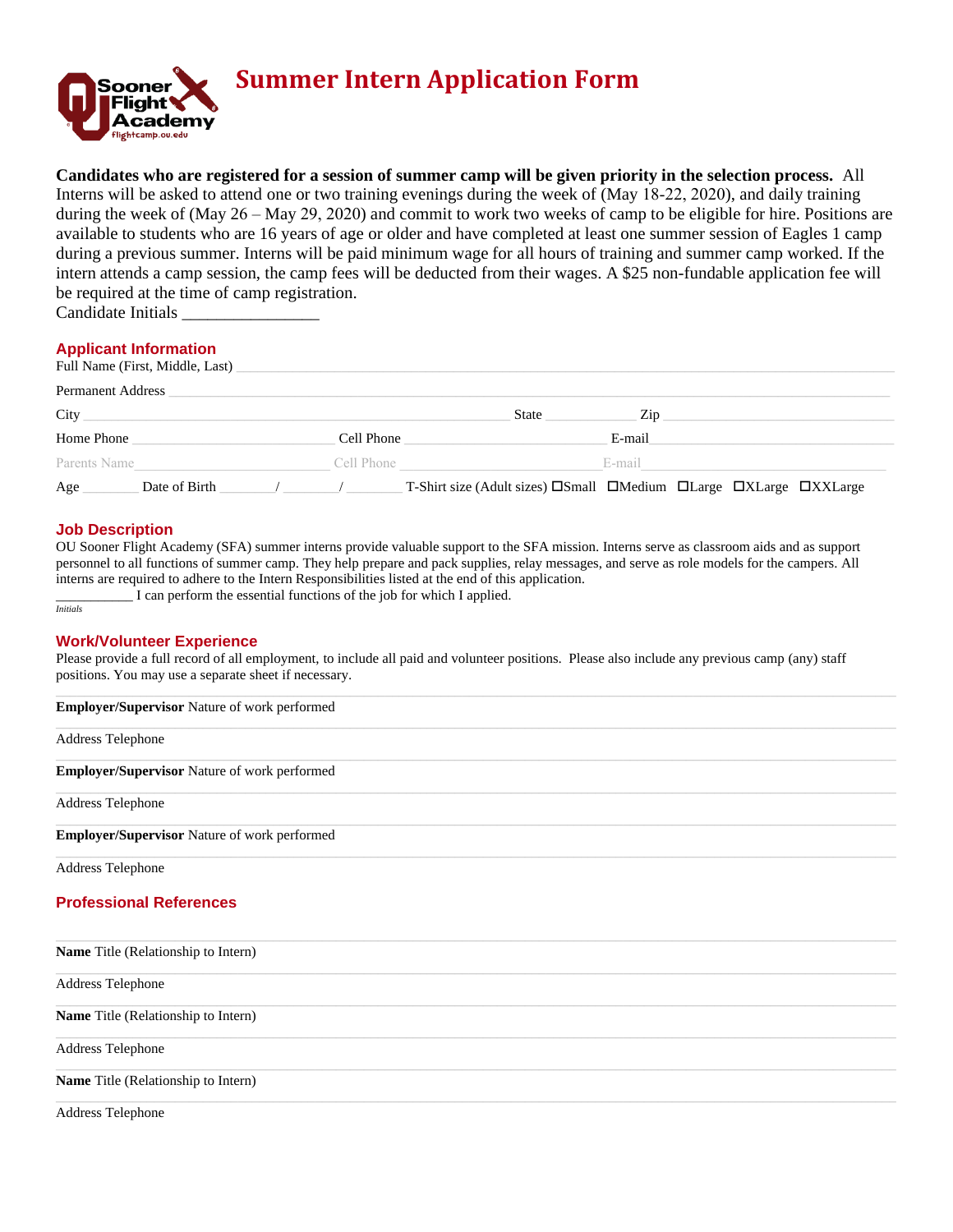#### **Camp Experience**

I have attended SFA as a camper for years. I have worked as an intern for SFA for \_\_\_\_\_\_\_\_ years.

#### **Availability**

Please list any time between May 26th and July 31st, 2020 that you will be **unavailable** to work.

#### **Education**

Educational Institution attended \_\_\_\_\_\_\_\_\_\_\_\_\_\_\_\_\_\_\_\_\_\_\_\_\_\_\_\_\_\_\_\_\_\_\_\_\_\_\_\_\_\_\_\_\_\_\_\_\_\_\_\_ Grade level completed \_\_\_\_\_\_\_\_\_\_\_\_\_\_\_\_\_\_\_\_\_\_

#### **Skills**

Please list any special skills or interests that qualify you for an intern position.

#### **Self-Contribution**

What contributions can you offer to make Flight Camp a success? Feel free to add an additional page if necessary

How does a well-run summer camp experience affect campers?

## **Harassment**

The OU Sooner Flight Academy policy is to prohibit all forms of harassment by our employees. This includes sexual, racial, religious, and other forms of harassment. Initials \_\_\_\_\_\_\_\_\_\_\_\_\_\_\_\_

 $\Box$  . The contribution of the contribution of the contribution of the contribution of the contribution of the contribution of the contribution of the contribution of the contribution of the contribution of the contributi

 $\_$  , and the set of the set of the set of the set of the set of the set of the set of the set of the set of the set of the set of the set of the set of the set of the set of the set of the set of the set of the set of th  $\Box$  . The contribution of the contribution of the contribution of the contribution of the contribution of the contribution of the contribution of the contribution of the contribution of the contribution of the contributi  $\Box$  . The contribution of the contribution of the contribution of the contribution of the contribution of the contribution of the contribution of the contribution of the contribution of the contribution of the contributi

 $\_$  , and the set of the set of the set of the set of the set of the set of the set of the set of the set of the set of the set of the set of the set of the set of the set of the set of the set of the set of the set of th  $\_$  , and the set of the set of the set of the set of the set of the set of the set of the set of the set of the set of the set of the set of the set of the set of the set of the set of the set of the set of the set of th

# **Emergency Contact**

Name Relationship to Intern

Telephone Cell Phone

I understand that, if employed, I will be an at-will employee. I also understand that untrue, misleading, or omitted information herein or in other documents completed by me may result in dismissal, regardless of the time of discovery by OU Sooner Flight Academy.

# **After signing, mail to: OU Sooner Flight Academy 1928 Goddard Ave. Norman, OK 73069 ATTN: Dawn Machalinski-Intern App.**

| $\sim$<br>Signature | Jate<br>-<br>. |
|---------------------|----------------|
|---------------------|----------------|